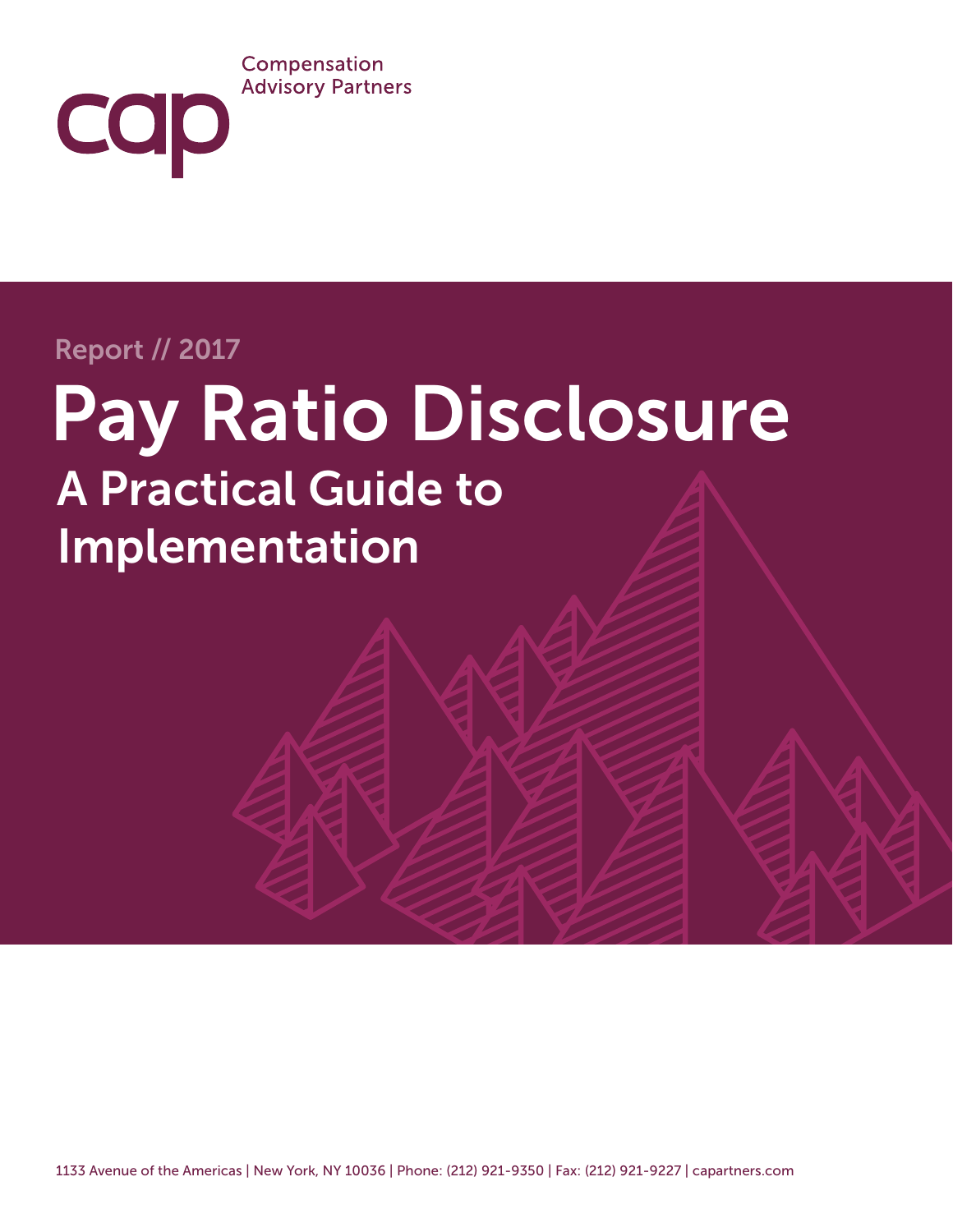# **Highlights**

#### Requirements of the SEC's Final Rules:

Disclosure of

- 1. the median of the annual total compensation of all employees, excluding the Principal Executive Officer ("PEO"), defined as A;
- 2. the annual total compensation of the PEO, defined as B;
- 3. the ratio of the amount in B to the amount in A, where A equals one, or alternatively, expressed narratively as a multiple

#### Example:

If A equals \$50,000 and B equals \$2,500,000, the pay ratio may be described as either "50 to 1" or "50:1" or the company may disclose that "the PEO's annual total compensation is 50 times that of the median annual total compensation of all employees."

#### Timing:

- Reporting required for the first full fiscal year beginning on or after January 1 2017.
- For calendar year companies, this means the proxy statement for the 2018 Annual Meeting

Exclusions: Smaller reporting companies, foreign private issuers, MJDS filers, and emerging growth companies

#### *Assessing the Size and Scope of the Task:*

The size and complexity of the task of preparing pay ratio disclosure will vary greatly from company to company. Factors such as the number of employees, their location and the integration of payroll and HRIS systems will determine the amount of work involved.

| <b>Complexity of Pay Ratio Disclosure and Information Gathering</b> |                                                                                                                                  |  |
|---------------------------------------------------------------------|----------------------------------------------------------------------------------------------------------------------------------|--|
| <b>Less Complex</b>                                                 | <b>More Complex</b>                                                                                                              |  |
| Smaller number of employees                                         | Larger number of employees                                                                                                       |  |
| Full-time employees only                                            | Mix of full-time, part-time, temporary or seasonal workers                                                                       |  |
| US only                                                             | Multiple international locations                                                                                                 |  |
| Single corporate registrant with<br>no consolidated subsidiaries    | One or more consolidated subsidiaries in addition to corporate<br>registrant                                                     |  |
| Single HRIS/payroll system                                          | Multiple HRIS/payroll systems                                                                                                    |  |
| Compensation plans limited to<br>salary, cash bonus and equity      | Additional compensation plans, such as commissions or multiple<br>incentive plans and "spot" bonuses housed in different systems |  |
| Retirement plans limited to<br>defined contribution plans           | Defined benefit pension plan and/or company contributions to non-<br>qualified deferred compensation plans                       |  |
| Limited perks                                                       | <b>Extensive perks</b>                                                                                                           |  |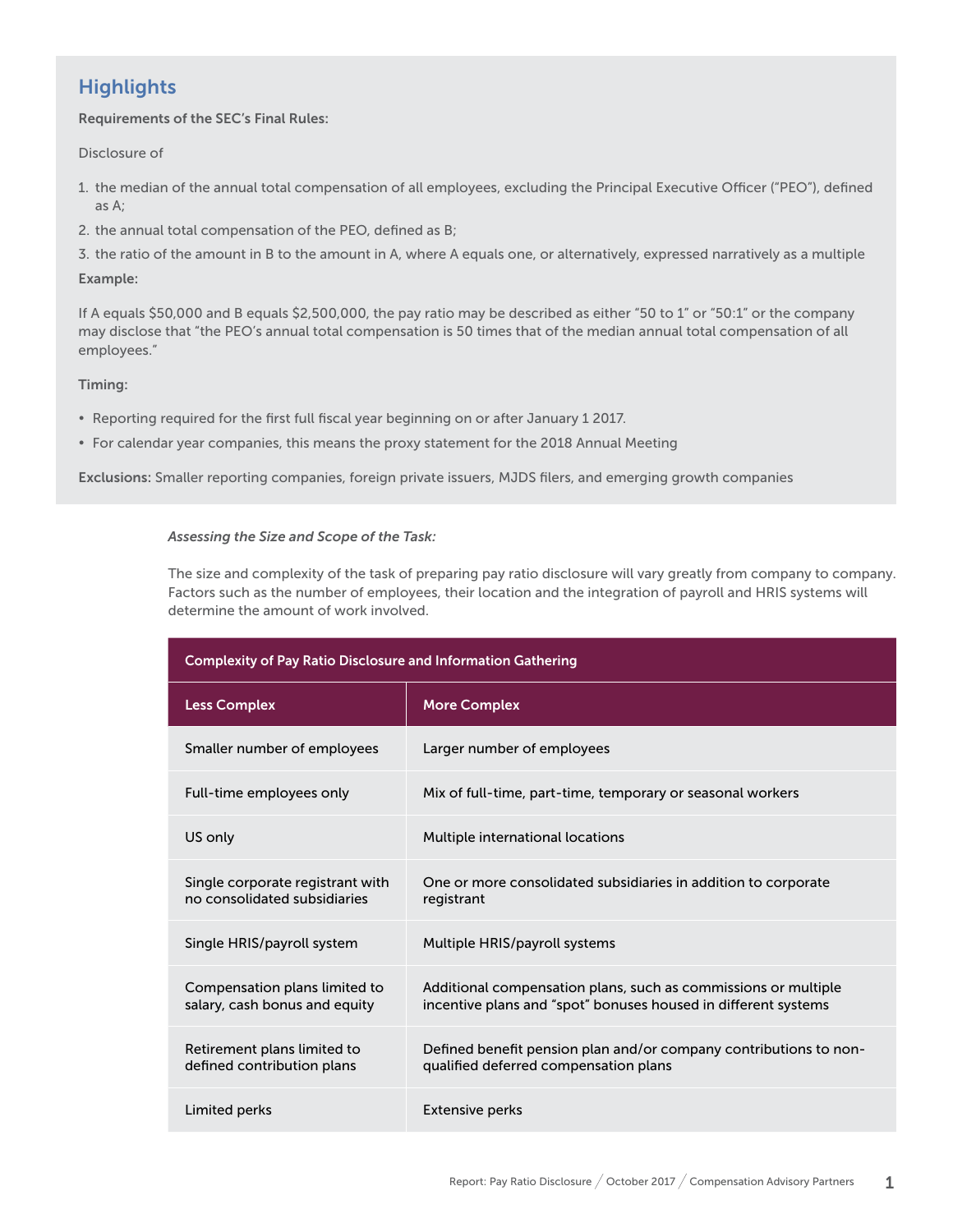# Advance Planning

We strongly advise companies to begin the process early, particularly if your company's situation is "more complex." In these cases, we advise that you calculate the pay ratio during the last three months of 2016 – a full year in advance. This will give you an opportunity to clearly identify where the data will come from, how the data will be obtained and what type of assumptions must be made.

It will also allow plenty of time to craft the required disclosure language, evaluate any repercussions and communicate it to interested parties – including HR leadership, senior management and the Compensation Committee.



## Overview of the Implementation Process

CAP recommends that companies adopt an implementation process that encompasses six phases:

Phase I: Project Planning

- 1. Confirm that your company is required to provide pay ratio disclosure. Make sure your company is not in one of the excluded categories where pay ratio disclosure is not required.
- 2. Determine who "owns" the project. In most companies, we expect either HR, Legal or Finance staff to be responsible for preparing pay ratio disclosure.
- 3. Identify internal resources. We expect most companies to establish a cross-functional team to complete this work. HR and Finance staff will benefit from assistance from Technology staff, particularly if multiple HRIS and payroll systems exist. A member of the Legal staff can help the team draft the text of the disclosure and coordinate with overall proxy preparation.
- 4. Identify external resources. Decide whether the internal team charged with preparation of the pay ratio disclosure would benefit from partnering with outside resources. An outside consultant could provide the team with learnings gleaned from client situations and other experience. If multiple non-US locations are

# The size and complexity of the task of preparing pay ratio disclosure will vary greatly from company to company.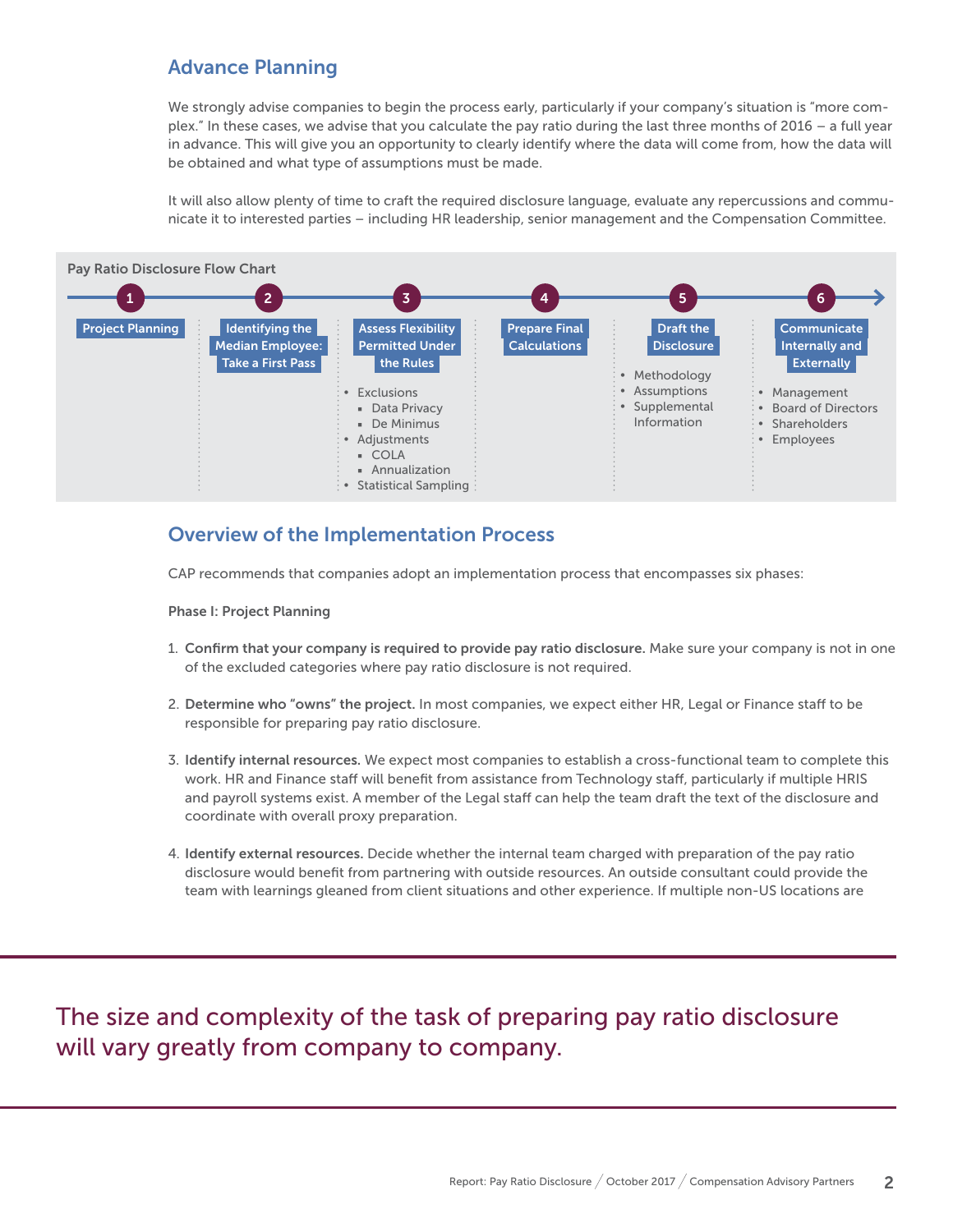involved, the team will require expertise in data privacy laws, and a legal opinion will be required in certain circumstances.

- 5. Create an inventory of data sources. Tally up the number of HRIS or payroll systems. Can you access a single integrated system or will you be forced to tap into multiple systems? Overlay the countries in which your company operates to ensure data source(s) for each country are identified. Obtain samples of the data fields that may be retrieved to begin the process of defining a methodology for identifying the median employee. The answer to these questions will be critical in determining whether to use statistical sampling, as well as identifying the pay elements that determine the median employee.
- 6. Create a preliminary time line for the project. Coordinate with the schedule for overall proxy statement preparation. Allow sufficient time for communication to the various stakeholders.

Phase II: Identifying the Median Employee: Take a First Pass

- 1. Chart the number and types of employees full-time, part-time, temporary and seasonal -- by country. Approximate as necessary to get a rough headcount. Reach out to your HR network as needed to fill in the blanks.
- 2. Identify consolidated subsidiaries and include your best estimate of these employees in the preliminary headcount.
- 3. Overlay basic compensation data on the preliminary headcount. Use what is most readily available from the payroll and HRIS systems – for example, the average amount, or the median, of annual cash compensation by location.
- 4. Assuming your company's PEO is paid in US dollars and international employees are part of the picture, convert the international compensation data into US dollars.
- 5. Step back and analyze the data. Depending on degree to which employees are concentrated, either by category or by location, it may be obvious where the median employee resides.

CAP recommends that companies adopt an implementation process that encompasses the six phases shown above in the Pay Ratio Disclosure Flow Chart.

> Here is an example of employee counts for a major retailer with operations in the U.S., Europe and Canada. Keep in mind that the median employee will be the employee whose pay is higher than one-half of the pay of all employees and lower than the pay of the other half. With a total of 47,000 employees, the median employee at this company will be the employee whose pay is higher than 23,500 employees out of the total. The company in our example has a very large group of part-time employees who are store associate, including more than 27,000 such employees in the US. We know that the typical part-time employee in the US works 20 hours per week at an average rate of \$12 per hour and annual compensation of about \$12,000. Given the high concentration, of U.S. part-timers, we can conclude that in this company the median employee will almost certainly be found in the U.S. part-time category. While additional work is necessary, a picture begins to emerge.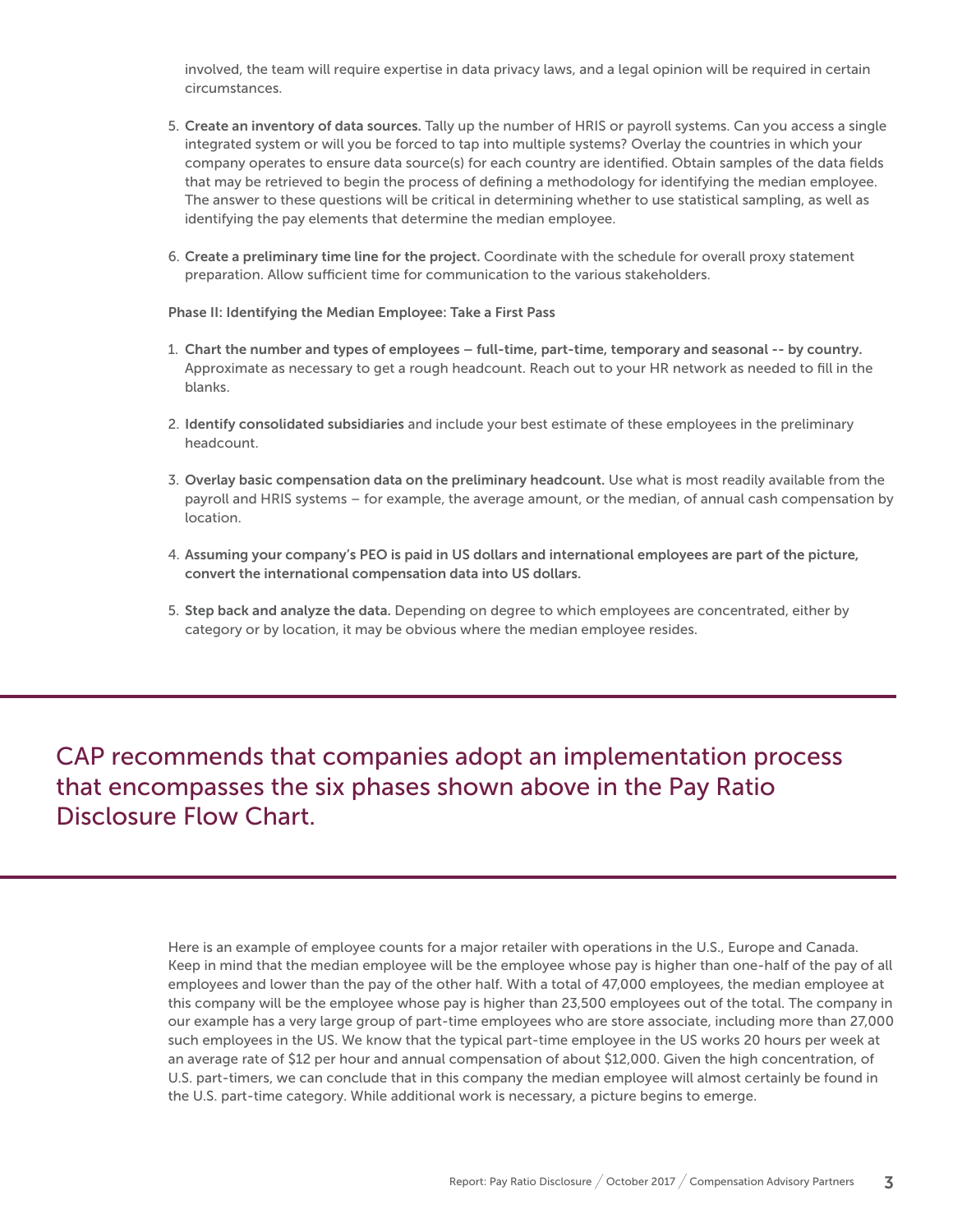|        | <b>Full Time Employees</b> | <b>Part-Time Employees</b> |
|--------|----------------------------|----------------------------|
| U.S.   | 12,665                     | 27,285                     |
| Europe | 1,788                      | 3,852                      |
| Canada | 447                        | 963                        |
| Total  | 14,900                     | 32,100                     |

Estimate: 14,900 full-time employees + 8,600 U.S. part-time employees = Median (ranked 23,500 out of 47,000 total employees)

Naturally, each company will have a unique profile. Many companies may not have an obvious concentration of employees, so the preliminary estimates may not be predictive of the final result. But even in that case, the team will know that more work – and more precise data – will be necessary to complete the picture.

#### Phase III: Assess Flexibility under the Rules

1. Determine if the Foreign Data Privacy Law exemption applies. Under this exemption companies are allowed to exclude employees residing in locations where data privacy laws or regulations prevent companies from complying without violating such data privacy laws or regulations.

But the bar is high, since companies must make "reasonable efforts" to obtain the necessary data. Reasonable efforts include listing the excluded jurisdiction, identifying the specific law or regulation that prevents compliance, explaining how compliance violates the law or regulation, seeking an exemption or other relief and even obtaining a legal opinion from counsel. If you can create a list of the pay for each employee and not include any personally identifiable information (e.g., just number the employees without using their regular employee number), then you likely will have to include them in the calculation.

We strongly urge clients to bring their privacy officer or legal counsel into the picture early to make this determination up front.

- 2. Determine if the De Minimus exemption applies. This exemption allows companies to exclude non-U.S. employees if they account for 5% or less of total employees. If non-U.S. employees exceed 5% of the total U.S. and non-U.S. employees, up to 5% may be excluded. However if any non-U.S. employees are excluded from a particular jurisdiction, all non-U.S. employees in that jurisdiction must be excluded. Both the jurisdiction and the approximate number of employees excluded must be disclosed.
- 3. If both exemptions are used, coordinate the two exemptions as required under the rules. When calculating the number of non-U.S. employees that may be excluded under the de minimis exemption, companies much count any non-U.S. employees excluded under the data privacy exemption. This number may exceed 5%, but if it does, the de minimis exemption may not be used to exclude additional non-U.S. employees. On the other hand, if the number of non-U.S. employees excluded under data privacy exemption is less than 5%, additional non-U.S. employees may be excluded under the de minimis exemption provided the total equals 5% or less and all employees in a given jurisdiction are excluded.
- 4. Assess efficacy of using COLA adjustments. The final rules allow companies to adjust actual compensation amounts of non-U.S. employees to reflect COLA, or cost of living allowance adjustments. Assuming that the U.S. tends to be a relatively high cost jurisdiction, unadjusted wages in non-U.S. jurisdictions will trend lower, increasing the final pay ratio. Upward adjustments to non-U.S. wage rates will decrease the reported pay ratio – a desirable outcome for most companies

But once again, meeting the requirements to take advantage of the allowed flexibility will be challenging.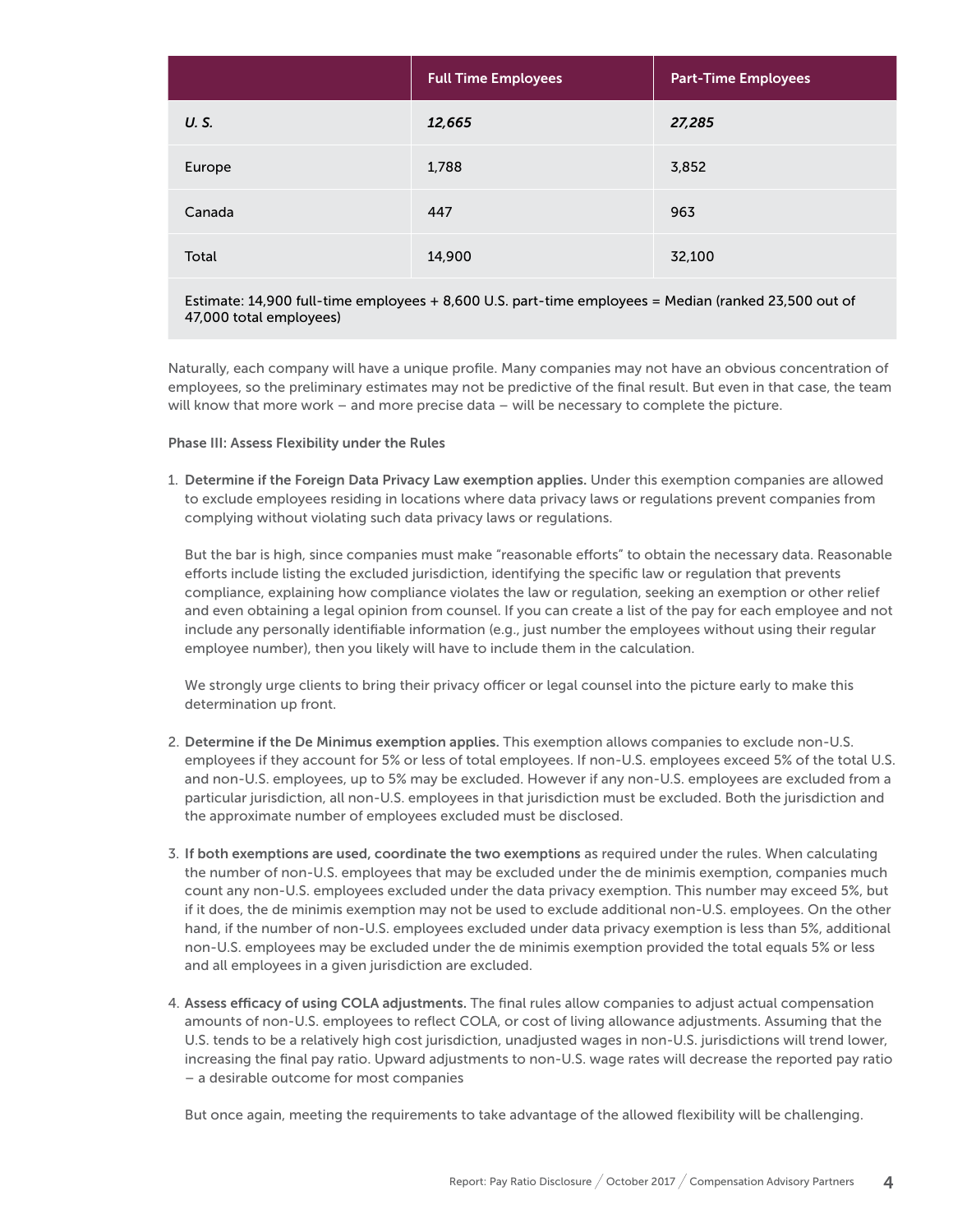Before embarking on this path, companies need to determine if it is indeed worthwhile. Discuss pros and cons and whether additional disclosure is required.

- 5. Determine whether to annualize cash compensation of permanent employees. Companies are allowed to correct for mid-year hires of permanent employees by annualizing compensation, but if the number of midyear hires is small, this adjustment may not be worthwhile.
- 6. Evaluate the pros and cons of using statistical sampling to identify the median employee. Remember that to perform valid statistical sampling, the underlying data must be reasonably comprehensive and accurate. In addition, statistical sampling complicates your disclosure, since disclosure of the methodology and your assumptions is required. Best use may be for companies with defined benefit pension plans, since total compensation will be impacted by age and years of service.
- 7. Identify how you will measure compensation in a consistent fashion for purposes of identifying the median employee. The rules allow companies considerable flexibility to choose an appropriate methodology for identifying the median employee. Employers can select a methodology that makes sense for them. Reasonable estimates are allowed. In addition, the median employee can be selected by using any compensation measure, provided it is consistently applied. Furthermore, companies may use their actual population to select the median employee or use statistical sampling or any other reasonable method. While some companies will take advantage of these flexibilities, others will focus on their actual population and compensation levels. Since statistical sampling depends on valid data, it may not reduce the workload associated with preparing the calculations.
- 8. Consider the pros and cons of using various dates within the last three months of the fiscal year. The rules allow employers to identify the median employee on any date within the last three months of the fiscal year. We expect that this decision will most often align with payroll dates when payroll data is used to measure compensation of the median employee.

# Take a first pass at identifying the median employee. Test and retest. Get a final level of comfort with the data and methodology.

#### Phase IV: Prepare Final Calculations

- 1. Select a final date during last three months of the year for the calculation based on preliminary analysis.
- 2. Obtain updated roster of employees by location as well as final compensation data. Make sure compensation data is consistently applied.
- 3. Apply the various exemptions, adjustments and other methodologies reviewed and agreed on during Phases I – III. Review and confirm your methodology and document any assumptions.
- 4. Identify the median employee and determine a set of other comparable employees in case of a change in status of the median employee. The rules allow companies to identify the median employee only once every three years. Over time, this will significantly reduce the cost of compliance. Interestingly, the rules require the identification of an actual employee as the median employee, rather than a range of employees or a hypothetical profile employee.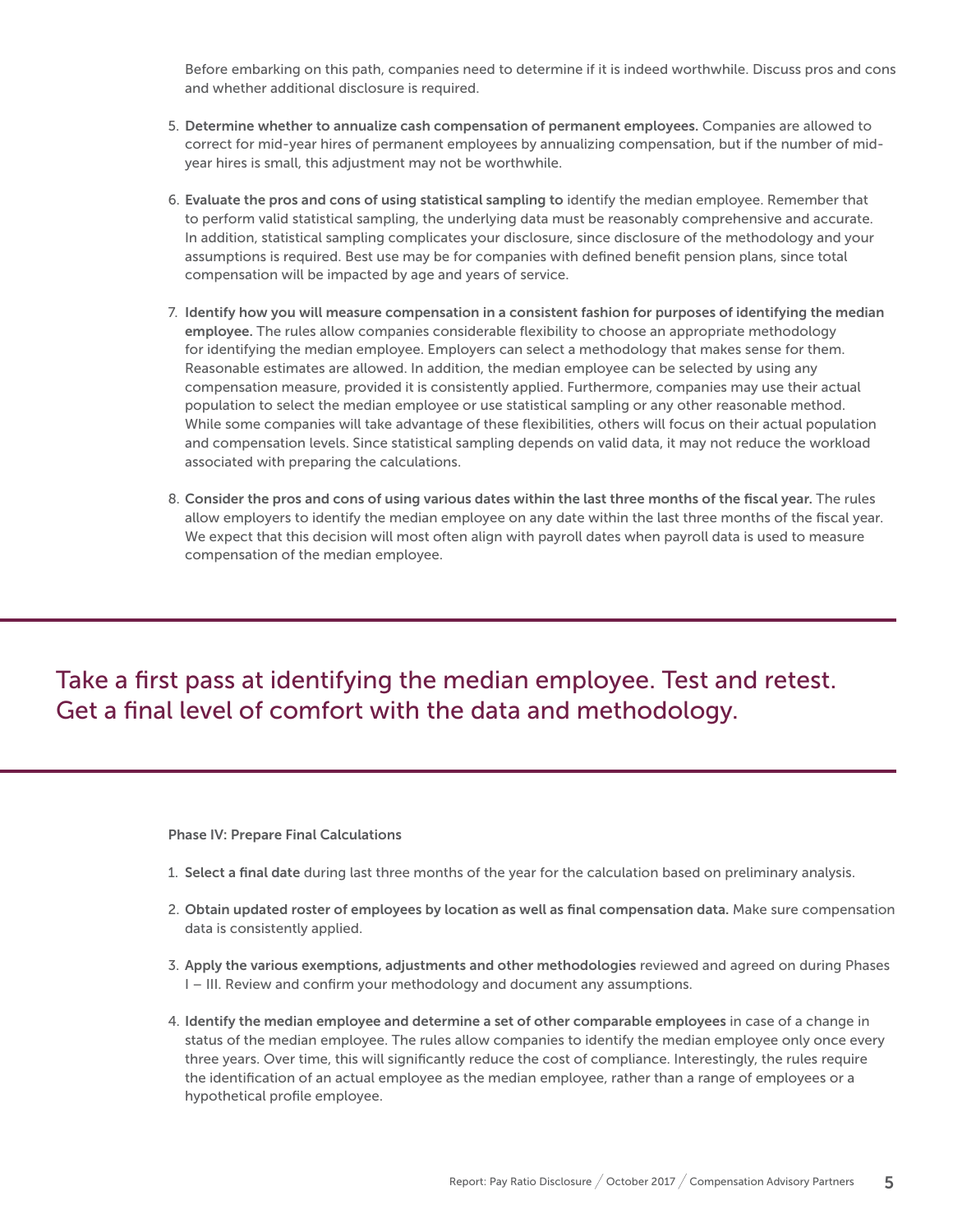The exception to the three-year rule involves instances where a change in the employee population or a change in employee compensation arrangements could reasonably result in a significant change in pay ratio disclosure. Assuming no significant changes, the company must calculate annual compensation of the median employee using the methodology for proxy disclosure, subject to reasonable estimates, for years one, two and three. If the median employee leaves the company or has anomalies in his or her compensation, the company may substitute a comparably situated employee.

- 5. Evaluate any anomalies related to the PEO's compensation. Two methodologies are available if turnover resulting in two incumbents during a single year occurs. Under the first approach, a company may add the total compensation reported in the Summary Compensation Table for the two incumbents. As an alternative, companies may annualize the compensation of the PEO in the position on the date selected to identify the median employee.
- 6. Determine the final pay ratio. Test and retest. Get a final level of comfort with the data and the methodology.

#### Phase V: Draft the Disclosure

- 1. Prepare a draft of pay ratio disclosure. For disclosure purposes, companies must describe the methodology used to identify the median employee and to determine total compensation and any material assumptions, adjustments (including any cost of living adjustments) or estimates.
- 2. Consider whether disclosure of supplemental information would be beneficial. Final rules allow companies to disclose additional ratios or other information to supplement the final ratio. While this is not required, companies may find it beneficial. For example, a company with a large number of part-time or seasonal workers may want to disclose the ratio applicable to full-time employees.

Interestingly, the rules require the identification of an actual employee as the median employee, rather than a range of employees or a hypothetical profile employee.

#### Phase VI: Communicate Internally and Externally

- 1. Communication of pay ratio disclosure will be important. The project team has a number of critical stakeholders in the communications process. Plan to communicate progress early and often. Schedule periodic check-ins with HR leaders and senior leadership during the analysis and review process. In addition, brief the board of directors, particularly the Compensation Committee. There is a high potential for negative publicity associated with pay ratio disclosure. Get in front of it and anticipate employee reactions to the disclosure. Provide talking points to the leadership team so that they can respond to employee concerns in a consistent manner.
- 2. Talk to peers and outside advisors about trends in disclosure. As companies actually prepare disclosure, trends and best practices will crystallize. Tap into the knowledge and experience that other companies and your advisors can provide.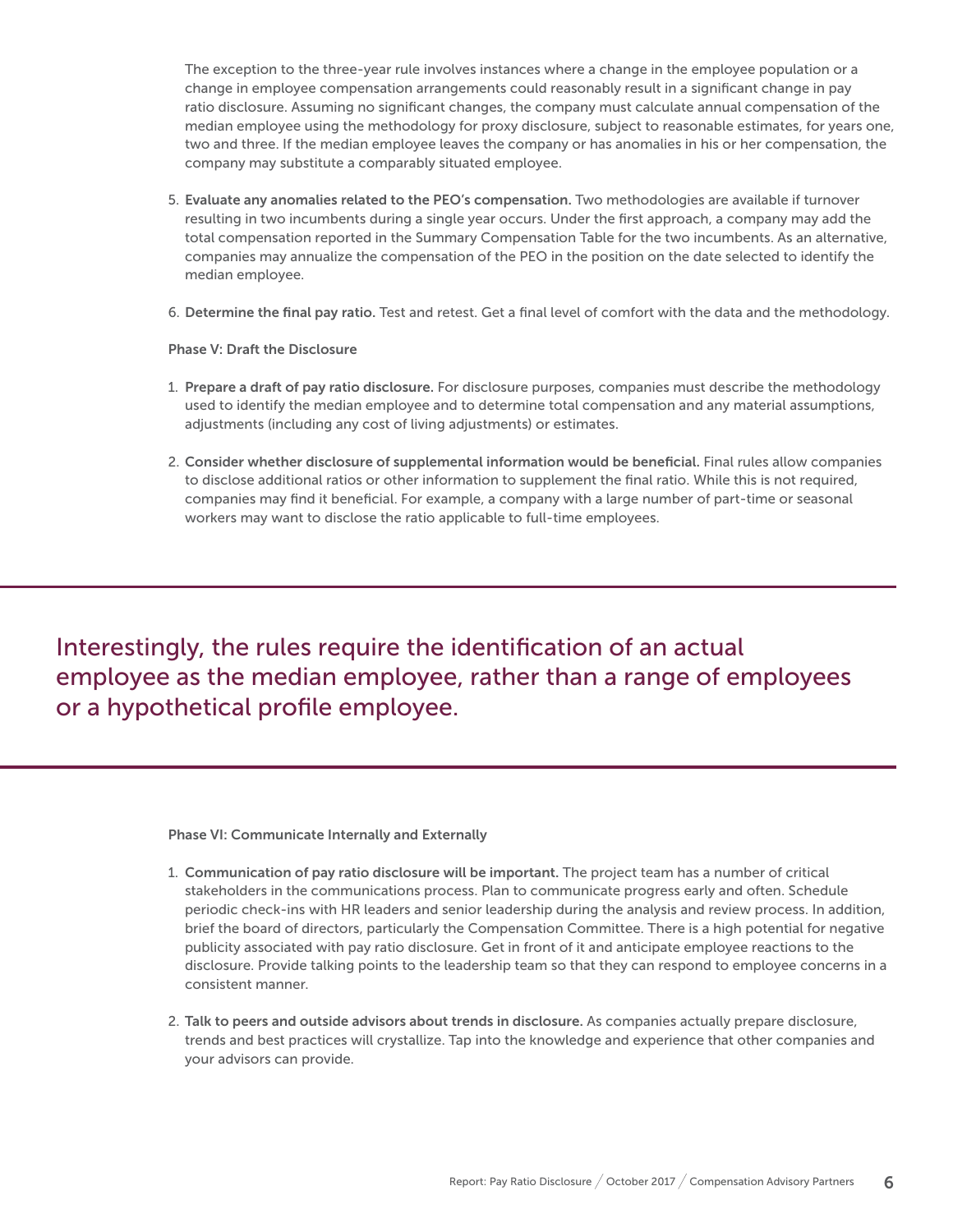# Interpretive Guidance from SEC

On September 21, 2017 the US Securities and Exchange Commission (SEC) issued interpretive guidance designed to assist registrants prepare their pay ratio disclosures. The interpretive release was designed to respond to concerns raised by registrants about how to identify the median employee and calculate the pay ratio.

Importantly, the SEC confirmed that rules are intentionally crafted to give flexibility to registrants since they allow for reasonable estimates, assumptions and methodologies, including statistical sampling; and reasonable effort to prepare the disclosure. The SEC acknowledged that the ratio may include a degree of imprecision. Further, the SEC clarified that the pay ratio disclosure would not trigger an enforcement action unless the disclosure was made "without a reasonable basis or was provided other than in good faith." Given that many clients have been intensely debating the pros and cons of various methodologies, this is a very important clarification from the SEC.

The SEC reaffirmed that existing internal records, such as tax or payroll records, may be used to identify the median employee. These records may be used even if they do not include every element of compensation. Use of existing records are certainly in line with the concept of using reasonable estimates.

The SEC also reaffirmed that if the compensation of the selected median employee, as calculated using the Summary Compensation Table methodology, proved to be anomalous, a registrant could select another similarly-situated employee based on the consistently applied compensation measure used in its selection process.

All of this interpretative guidance confirms that the pay ratio calculation is complex. While it is very helpful for the SEC to address concerns about potential liability and reaffirm that registrants have flexibility, one must question whether the pay ratio disclosure actually serves a legitimate business purpose.

The final issue addressed by the SEC involved the definition of independent contractors. In cases where workers are employed by, and whose compensation is determined by an unaffiliated third party, they may be classified as independent contractors and excluded from the calculation. The SEC affirmed that independent contractors defined by widely recognized tests applicable in other legal or regulatory contexts could also be excluded.

Pay ratio disclosure represents a significant effort for most companies. It is important to develop an airtight process to support the company's analysis.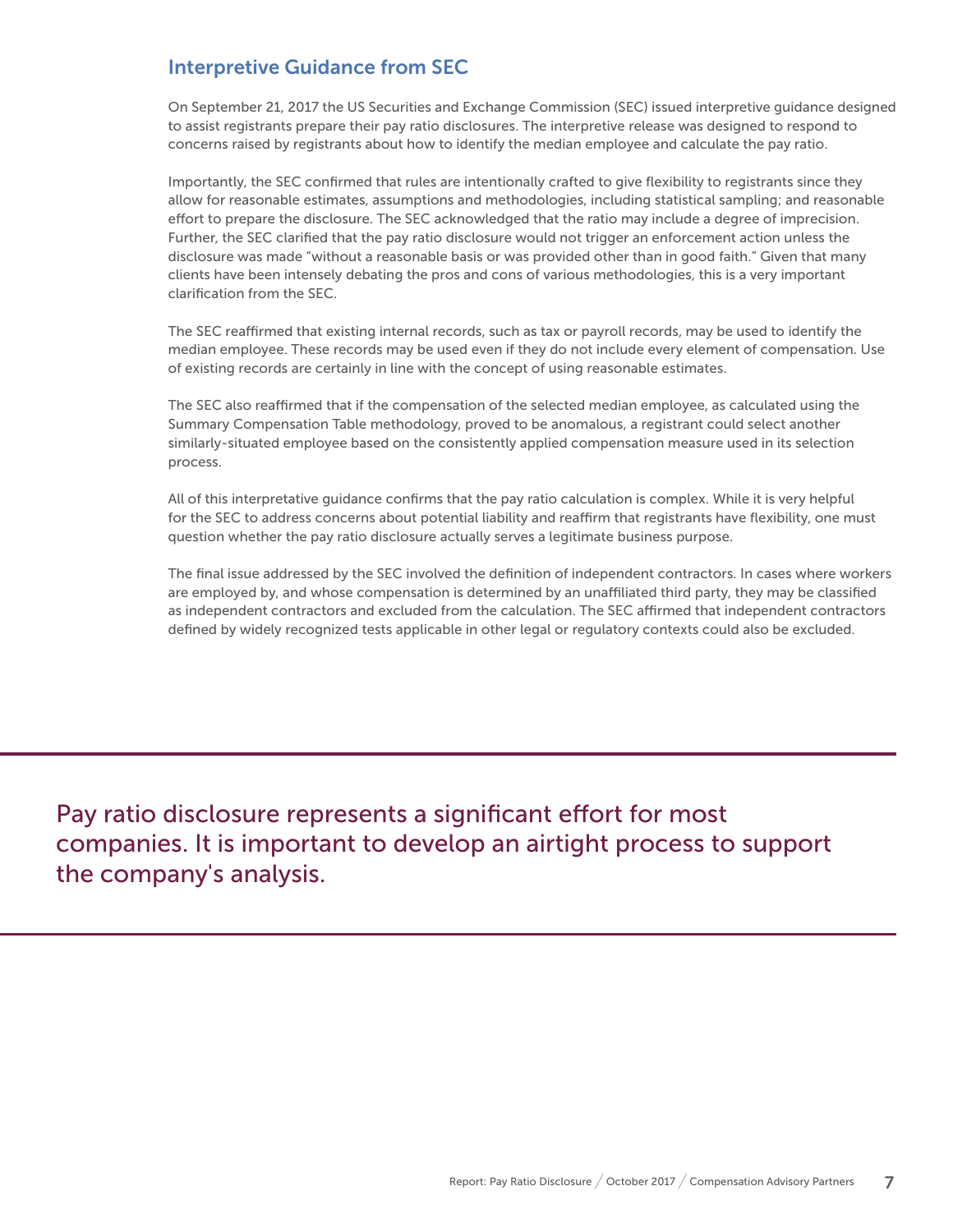# Division of Corporation Finance Guidance

In addition to the SEC's interpretive release, the Division of Corporation Finance released additional guidance and hypothetical examples of the use of statistical sampling and other reasonable methodologies.

This included the following:

- 1. Registrants are allowed to combine the use of reasonable estimates with the use of statistical sampling. For example a registrant with multi-national operations or multiple lines of business may use sampling in some areas/businesses and other methodologies or reasonable estimates elsewhere.
- 2. Examples of sampling methods that may be used are below. Additionally a combination of methods is acceptable.
	- a. Simple random sampling by selecting random number or percentage of employees from the entire population;
	- b. Stratified sampling by dividing employees into strata, based on factors like location, business unit, type of employee, etc., and sampling within each strata;
	- c. Cluster sampling by dividing employees into clusters, drawing a subset of clusters and sampling within clusters; and
	- d. Systematic sampling where every nth employee is included in the sample.
- 3. Examples of where registrants may use reasonable estimates include but are not limited to:
	- a. Analysis of the workforce;
	- b. Characterizing the statistical distribution of the company's employees;
	- c. Calculating a consistent measure of compensation and annual total compensation or its elements;
	- d. Determining the likelihood of significant changes from year to year;
	- e. Identifying the median employee;
	- f. Identifying multiple employees who fall around the middle of the compensation spectrum; and
	- g. Using the midpoint of a compensation range to estimate compensation.

#### 4. Examples of other reasonable methodologies, include:

- a. Making one or more distributional assumptions, provided that the company has determined that the assumption is appropriate given its own distributions;
- b. Reasonable methods of imputing or correcting missing values; and
- c. Reasonable methods of addressing outliers or other extreme observations.

Finally the Guidance provides three hypothetical examples of various approaches that may be applied. While all of the Guidance is helpful, we believe that the extra detail on reasonable assumptions and reasonable methodologies is particularly helpful.

In contrast, complex methods of sampling are less helpful. Our sense at this point in time is that most companies will not employ extensive statistical sampling. Basically the thinking is that if a registrant has the data necessary to perform robust statistical sampling, the registrant will have the data to array employee compensation levels and calculate a median. But we shall see how this plays out next year when the new disclosure is actually implemented.